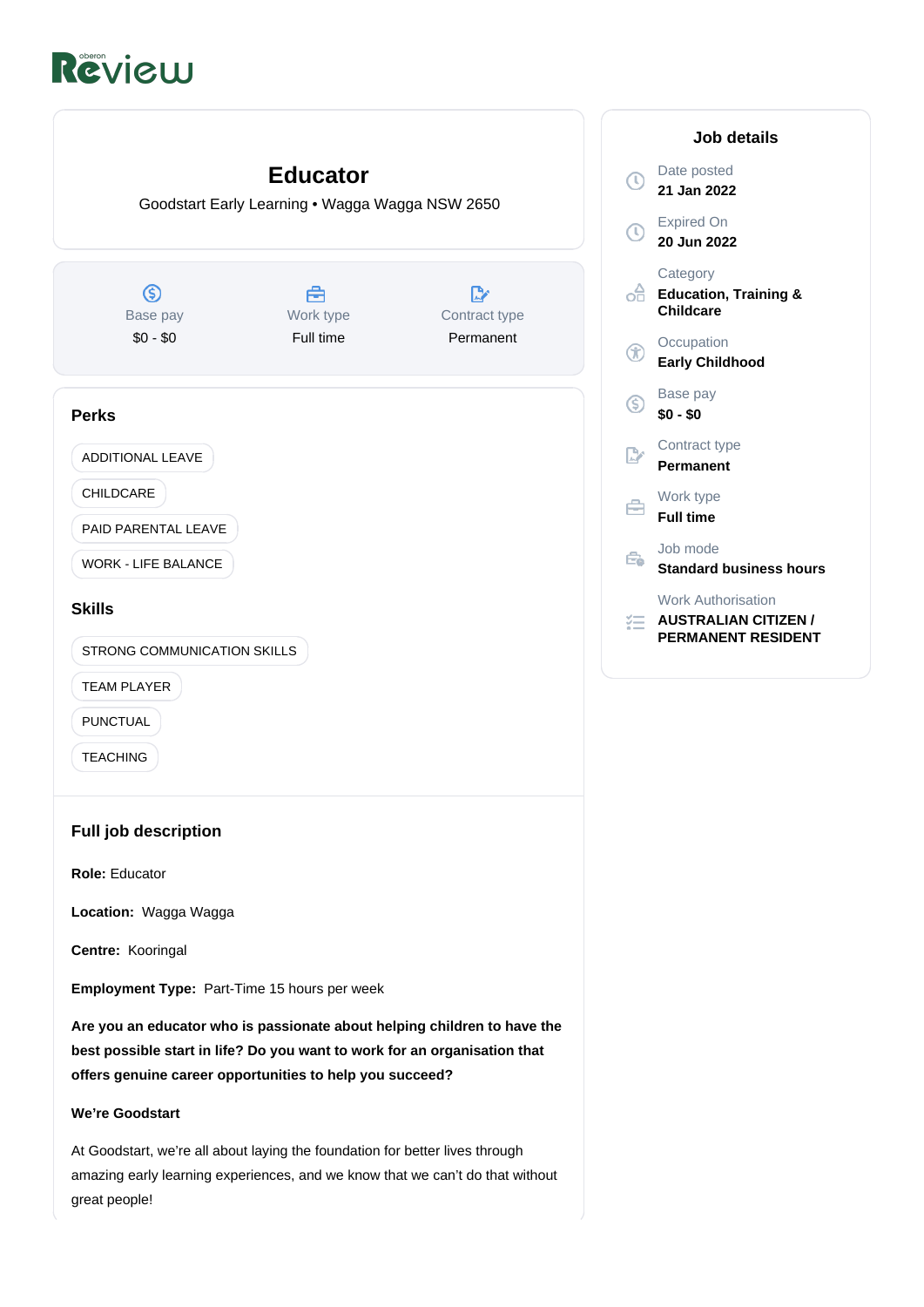From our centre directors to centre teams, we work together to make a real difference for children in those crucial early years.

Safety, health and wellbeing are more than just words to us, they are a personal commitment and a promise we make to our children, our families and each other every day.

We're Goodstart – a not-for-profit with a vision for Australia's children to have the best possible start in life.

## **About Our Centre**

Our Centre Director Jodi has been at Goodstart Kooringal since 2006. The centre is licenced for 75 children each day, from Nursery to Preschool. The centre has a great team of educators, could you be the next superstar team member?

- Key Educator Approach
- Community Engagements
- Friendly long standing team of educators
- Located on a quiet street in Kooringal, just off the main road.
- All of our rooms are set up in line with an Early Years Learning Framework, with sensory and play based learning opportunities.
- Beautiful outdoor play area with a balance of natural and manmade elements and play surfaces – with a boardwalk, sandpits, boat, chook yard, grassed areas, verandah, lots of space and shade.

## **Your Impact**

As an Educator at Goodstart Kooringal, you will be a team player, collaborating with the Senior Educators and Educational Leader within your centre to observe, inform and continuously improve our educational programs on offer to children. You put safety first with everything that you do and ensure all learning experiences are inclusive and response to the needs of all children.

## **You'll help achieve this by**

- Holding a Certificate 3 or Diploma in Early Childhood (ACECQA recognised qualification)
- Displaying a Strong knowledge of the Early Years Learning Framework and National Quality Standards
- Demonstrating exceptional knowledge of safety and wellbeing
- Being a passionate Educator who is driven by a desire to provide quality learning experiences
- Willingness to learn and be a part of the team
- Maintaining strong communication skills, being reliable and punctual
- Having experience and knowledge in Inclusion Support
- Being a Team player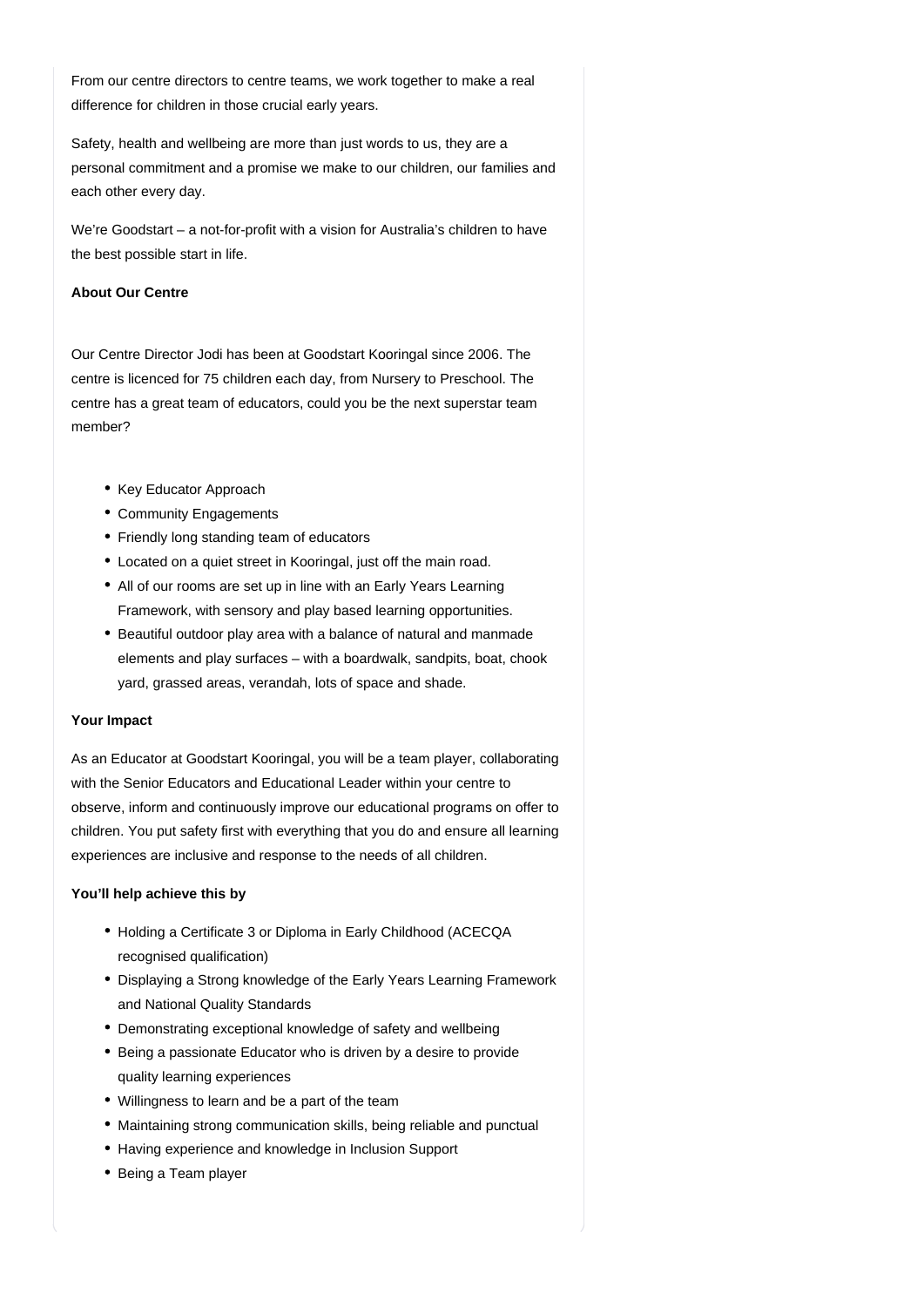#### **Why choose Goodstart?**

There are so many reasons to join the Goodstart family. Let's start with the benefits!

- Better pay you'll get at least 3% above the award rate, increasing to 5% by 2024
- Paid professional development we offer a range of opportunities to grow your skills and your career
- Wellbeing focus you'll get two extra days off per year. And our dedicated wellbeing program will ensure you get the support you need, when you need it most
- Additional leave you'll have the option to purchase extra leave for even greater work life balance
- 4 weeks paid parental leave increasing to 6 weeks from December 2023
- Retail and childcare discounts you'll save money on insurance, travel and technology, and get 50% discount off your childcare gap fees

# **You'll also love:**

- Centre support dedicated support and guidance on a range of topics, such as safety, teaching and inclusion, delivered face to face or virtually by our centre support team
- Security and stability with over 670 centres across Australia, you'll have the support of a large network and the stability of a respected organisation

If you have strong knowledge of the Early Years Learning Framework and National Quality Standards, plus hold a Certificate III or Diploma in Early Childhood (ACECQA approved equivalent), then we want to meet you!

# **How to apply**

Click 'Apply Now' and submit your application. We review applications as they are submitted. **We encourage you to submit your application as soon as possible for your best chance to progress to the next stage of the process.**

# **Supporting our people and protecting our children**

We are an equal opportunity employer that is proud of our inclusive and diverse work environment. We support and encourage individual growth and strong teams that are made up of many different cultures and backgrounds.

We are deeply committed to Reconciliation and creating an environment where Aboriginal and Torres Strait Islander People feel connected and a strong sense of belonging. By weaving Aboriginal and Torres Strait Islander perspectives through all that we do, we aim to build knowledge and a deeper understanding